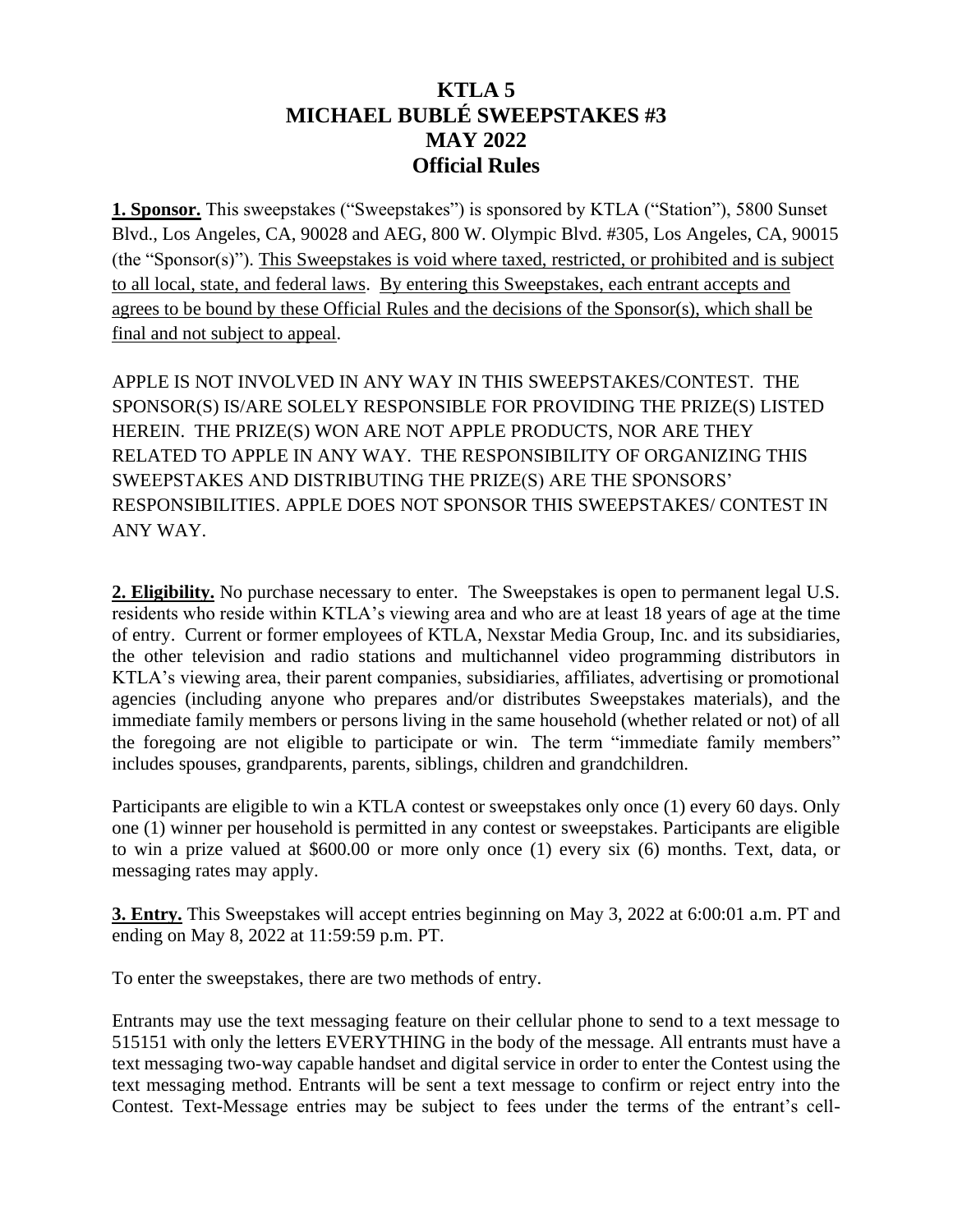phone/text messaging subscription plan (contact your carrier for pricing plans and details). Text messaging and wireless service are not available in all areas. If any dispute arises as to identity of any entrant, an entrant shall be considered the authorized account holder by the cellular provider. "Authorized Account Holder" is defined as the natural person who is assigned a number by the cellular provider or as shown on the cellular provider's records or the natural person authorized to use the number by an entity that is shown on cellular provider's records for that number. Only entries to the designated number and containing the correct keyword shall be eligible. Sponsor reserves the right in its sole discretion to disqualify any text message entry at any time which in Sponsor's opinion does not comply with these Official Rules.

## OR

The alternative to entry by text message is to visit ktla.com/contests, click the link for the Michael Bublé sweepstakes, and complete and submit the entry form. Entrants must include KTLA's shortcode of 515151, their name, the keyword EVERYTHING, and phone number in order to enter.

Incomplete entries will not be considered. Only one (1) entry per person will be accepted, regardless of method.

Sponsor(s) is/are not responsible for technical or computer, telephone service outages, delays, equipment malfunctions, busy signals, hang-ups, errors or data loss of any kind, lost or unavailable connections, or late, lost, failed, illegible, incomplete, garbled or deleted entries, transmissions, or voicemails or other network or technological difficulties that may prevent an individual from completing his/her telephone call or online entry, or for printing errors in any advertisement, entry form, or the rules.

An entrant may use only one email address to submit entries during the Sweepstakes. If an entrant uses multiple email addresses to submit more than one entry, the entrant will be disqualified. For entries submitted online, entries will be deemed made by the authorized account holder of the email address submitted at the time of entry. The authorized account holder is the natural person who is assigned to the e-mail address by an Internet access provider, online service provider, or other organization that is responsible for assigning the e-mail address or the domain associated with the submitted e-mail address. Any automated or computer-generated entries, fake or duplicate identities, spam, or improper techniques (as determined by the Sponsor(s)) will be disqualified. Any questions regarding the validity, completeness, or number of entries submitted by an individual or the identity of the authorized account holder of an e-mail address, phone number, or social media profile shall be determined by Sponsor(s) in its/their sole discretion. The Sponsor(s) reserve(s) the right to disqualify any entrant who acts in a disruptive, harassing, vulgar, or unsportsmanlike manner, as determined by the Sponsor(s) in its/their sole discretion.

Entry materials that have been tampered with or altered are void. If the Sponsor(s) determine(s), in its/their sole discretion, that there is any suspected or actual tampering with the Sweepstakes (electronic or otherwise) or if technical difficulties (e.g. infection by computer virus, bugs, tampering, unauthorized intervention, fraud, technical failures, or any other causes beyond the control of Sponsor(s) compromise the security, fairness, integrity or administration of the Sweepstakes, the Sponsor(s) reserve(s) the right to void the entries at issue and/or modify, suspend, cancel or terminate the Sweepstakes and conduct a random drawing to award the prize among all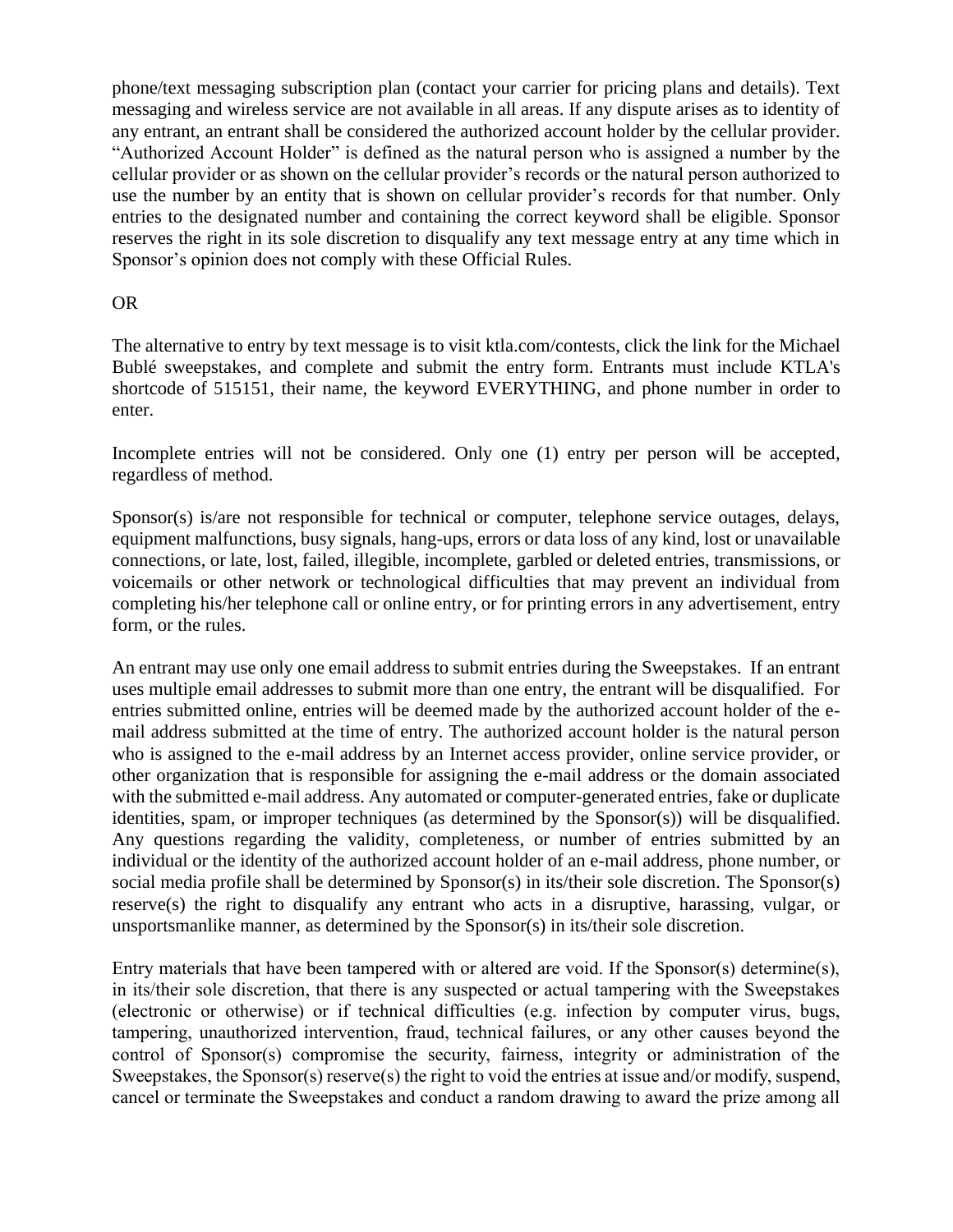eligible entries received as of the termination date. If the Sweepstakes is terminated due to tampering or technical difficulties prior to its expiration date, notice will be posted online at ktla.com/contests. Sponsor(s) reserve(s) the right to disqualify any entrant that tampers with the operation of the Sweepstakes or website or violates the Official Rules of the Sweepstakes. Entries not conforming to announced entry specifications will not be acknowledged or returned.

CAUTION: ANY ATTEMPT BY AN ENTRANT OR ANY OTHER INDIVIDUAL TO DELIBERATELY DAMAGE OR UNDERMINE THE LEGITIMATE OPERATION OF THE PROMOTION MAY BE A VIOLATION OF CRIMINAL AND/OR CIVIL LAWS AND SHOULD SUCH AN ATTEMPT BE MADE, THE SPONSOR RESERVE THE RIGHT TO PROSECUTE OR SEEK DAMAGES FROM ANY SUCH PERSON TO THE FULLEST EXTENT PERMITTED BY LAW.

By entering this Sweepstakes online, participants agree to KTLA Terms of Use at https://www.nexstar.tv/terms-of-use/ and the Privacy Policy located at https://www.nexstar.tv/privacy-policy/. All entry information becomes the property of the Sponsor(s), and entrants grant the Station the right to distribute all of their entry information to the other Sponsor(s). By entering, entrants grant the Sponsor(s) the right to broadcast and distribute their name, image, likeness, voice, entry materials, and biographical information in any media whatsoever, including on the air on the Station and on www.ktla.com, for any purpose whatsoever, worldwide, in perpetuity, without any further authorization from or compensation to the entrant. The Sponsor reserve the right to reject and disqualify any submissions that do not meet the terms and conditions of these Sweepstakes rules.

**4. Odds of Winning.** The odds of winning depend on the number of eligible entries received.

**5. Prize(s).** There will be one (1) winner in this Sweepstakes. On May 9, 2022 the winner will be randomly selected from all eligible entries. Winner will be informed that they won by phone or e-mail. The winner will receive an electronic voucher redeemable for two tickets (each valid for one admission) to see a concert performance by Michael Bublé on Friday, September 23, 2022 at the Crypto.com Arena, 1111 S. Figueroa St., Los Angeles, CA, 90015. The winner will also receive a voucher redeemable for up to \$200 in food and beverages at Fleming's Prime Steakhouse L.A. Live, 800 W Olympic Blvd Suite A-135, Los Angeles, CA 90015. The Fleming's voucher is not valid for tax and gratuity and must be used by September 30, 2022.

The approximate retail value ("ARV") of the prize is \$500.00. Entrants can win only once.

Winner will be contacted by a representative of the Sponsor and must reply within 48 hours to maintain eligibility. If a potential winner cannot be contacted within this time period or fails to respond to any attempted contact, such potential winner will be disqualified, his/her entry will be declared null and void and the Sponsor reserve the right, in their sole and absolute discretion, to choose another potential winner by the process referred to above.

All results are unofficial until winner(s) is/are verified by the Sponsor(s). Prizes may not be exchanged, substituted, transferred or redeemed for other prizes by winner. Cash will not be awarded as a substitute for prize. Prizes are awarded 'as is' with no guarantees or warranties as to use, merchantability, or fitness for a specific purpose, and the Sponsor(s) is/are not responsible for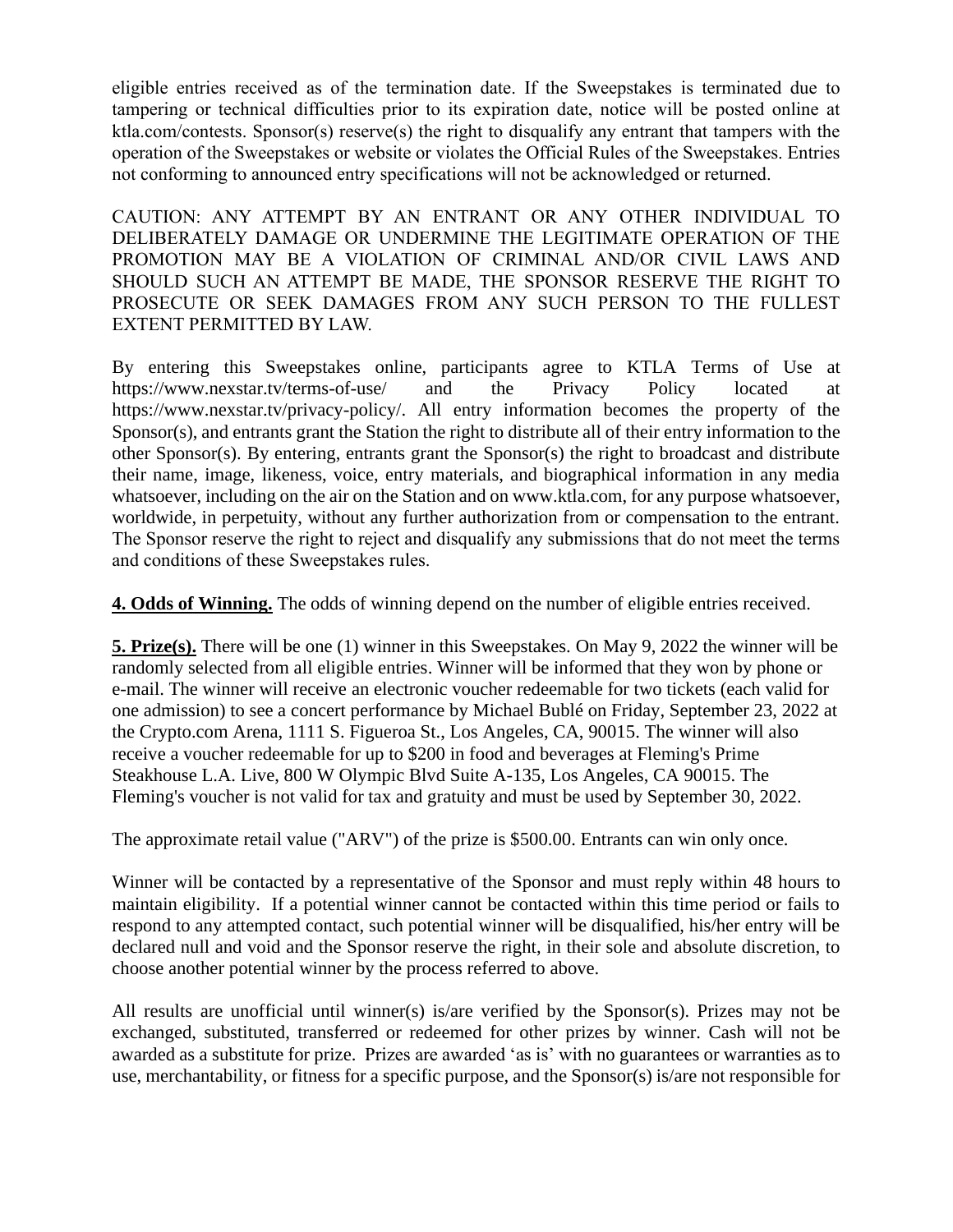defective prizes. Sponsor(s) reserve(s) the right to substitute a prize in their sole discretion without an on-air or off-air announcement, in which case a prize of equal or greater value will be awarded.

**6. Conditions for Acceptance of the Prize(s).** The winner must claim the prize in-person at the Station, located at 5800 Sunset Blvd., Los Angeles, CA, 90028, during regular business hours (Monday – Friday from 9:00 AM PT – 5:00 PM PT), except at Sponsor's discretion. The prize(s) must be claimed and all required paperwork and ID submissions must be completed by the deadline set by Sponsor as part of the fulfillment process. Failure of the winner to fulfill these requirements will result in the forfeit of entire prize package. Winner will be required to provide a valid government issued photo identification card and to execute an affidavit of eligibility and publicity and liability release prior to receiving their prize(s). The Station may require the winner's guests, invitees, or travel companions to sign liability releases prior to receiving the prize. All unclaimed or rejected prizes will be forfeited. Failure by the winner(s) to respond to the Station's messages, calls, e-mails or other notification will lead to forfeiture of the prize(s). Failure to completely fill out and sign all waivers, releases, or forms requested by the Station will result in forfeiture of the prize(s). The Station then has the right, at its discretion, to award that prize to another winner using the method described above. A winner who forfeits any prize is not eligible to win another contest or sweepstakes conducted by the Station for thirty (30) days.

Payment of all federal, state and local taxes is the sole responsibility of the winner(s) and the winner(s) may receive an IRS 1099 Form or equivalent from the Sponsor(s). The Sponsor(s) will report any individual winnings over \$600 (in cash or fair market value of goods or services) in a one year period to the Internal Revenue Service. Winner(s) is/are required to fill out any tax forms requested by the Sponsor(s) in order to receive their prize(s).

To claim the prize tickets, you may be required to establish an online account with a ticket provider for electronic delivery of tickets via e-mail or mobile phone. By accepting the prize, winner agrees, on behalf of winner and on behalf of each guest of winner's party, to abide by the health and safety measures in effect at the performance venue at the time of the event, which may include, but not be limited to, wearing masks, providing proof of vaccination status and/or providing proof of negative COVID-19 test.

Winner(s) will be solely responsible for any and all license and registration fees, accommodations, transportation costs, gratuities and all other items of an incidental nature. All expenses on receipt and use of prize(s) are the sole responsibility of the winner(s), the Sponsor(s) is/are not responsible for any weather changes, pandemic, epidemic or extenuating circumstances relating to a prize received. The Sponsor(s) is/are not responsible for replacing or reimbursing winner with any form of compensation for events that are delayed or canceled. All delays and cancellations are deemed beyond the control of the Sponsor(s). This includes, but is not limited to, event or concert cancellations, trip schedule changes, pandemic, stay at home orders, flight cancellations, changes in travel arrangements, travel delays of any form and duration, game cancellations and delays, as well as all acts of nature. The Sponsor(s) is/are not responsible for any expenses incurred by Sweepstakes winner as a result of such delays or cancellations. Sponsor(s) will not be responsible for failure to supply the prize(s) by reason of any force majeure events, such as acts of God, war, terrorist attacks, pandemic, stay at home order, unusually severe weather, labor strikes, or other causes beyond the control of the Sponsor(s).